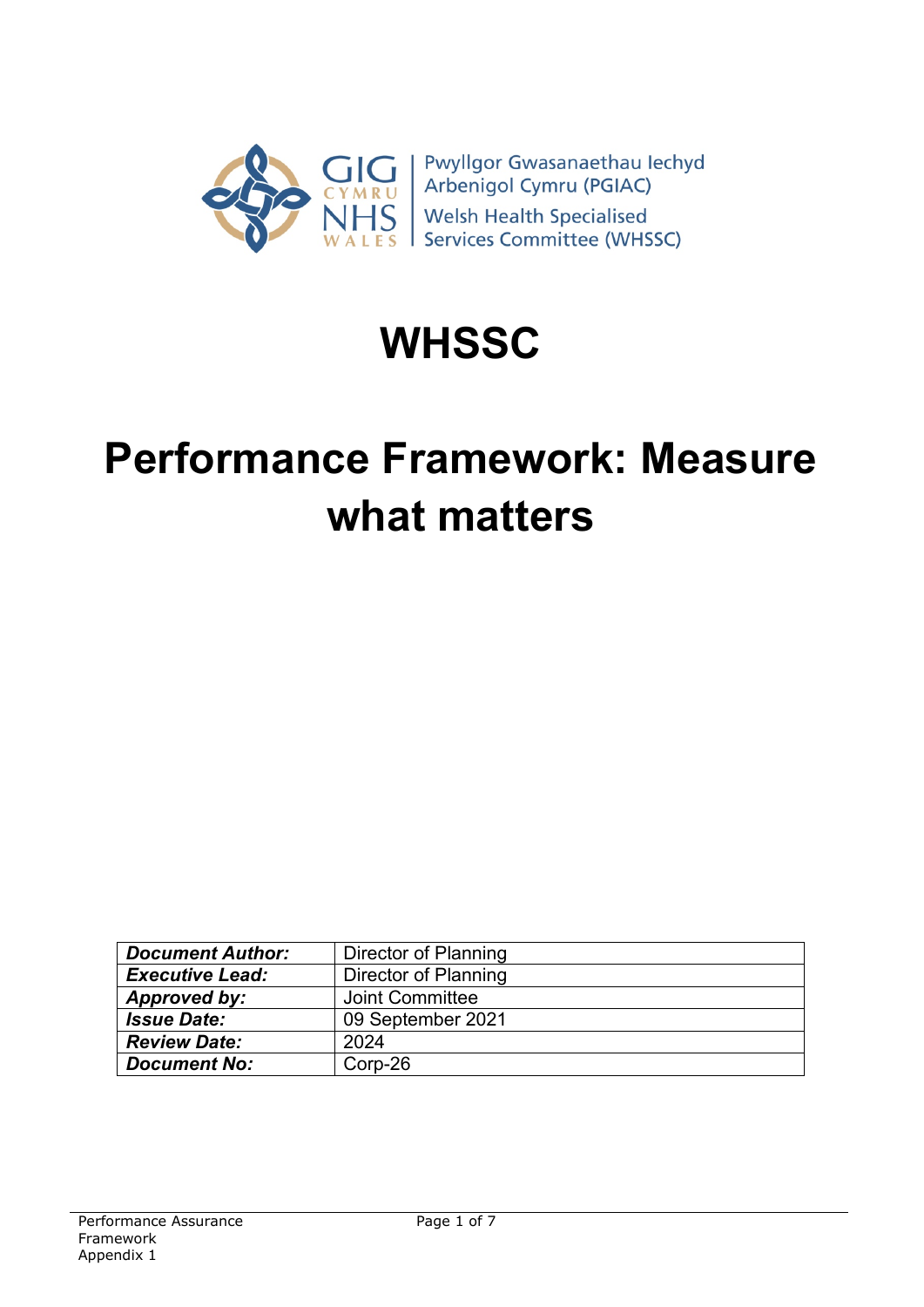# **1. PURPOSE**

The new commissioner performance assurance framework for WHSSC includes a reset commissioner relationship with commissioner Health Boards in Wales and a provider relationship across all the WHSSC contracts, performance assurance measurements and a revised performance assurance process.

# **2. PREVIOUS PROCESS**

The previous performance assurance process at WHSSC was based on the key performance targets mandated in the Welsh Government Delivery and Outcomes Framework, key performance indicators in contracts and service specifications. Performance was reported monthly to Management Group and bi-monthly to Joint Committee. WHSSC has an escalation process that enables enhanced monitoring where service concerns arise. Any concerns with service provision is reported to the Quality and Patient Safety Committee (QPS).

Regular performance meetings held with providers dependent upon the level of escalation. For the larger contracts in particular Welsh providers regular service level agreement meetings (SLA) are held and at least annual contract meetings with the rest of the WHSSC contracts (providers in England). WHSSC also rely on the scrutiny on providers discharged by NHS England Specialist Commissioners and have access to their quality portal and scrutiny of regulator reports, HIW and CQC predominantly. Any issues arising from regulator reports were acted upon and reported to QPS.

# **3. WHSSC COMMISSIONING INTENTIONS POST COVID-19**

The COVID-19-19 pandemic has had a significant impact on the delivery of specialised services and the impact is likely to last at during 2021-22 and beyond. WHSSC's commissioning intentions and associated performance monitoring were reset and described in the 2019-22 Integrated Commissioning Plan. However it has been recognised that in the COVID-19 environment the commissioning intentions needed to be revisited, along with a new performance assurance framework. Joint Committee at its meeting on 14 July 2021 agreed to reset the WHSSC commissioning intentions to the following:

- 1. Reduce the harms related to COVID-19-19. Our key focus will be restoring access to specialised services which reduced during the early phases of the pandemic.
- 2. Ensuring that strategically important fragile services remain viable during the pandemic and that full recovery of these services is possible.

# **4. COMMISSIONER RELATIONSHIP**

WHSSC commission a range of specialised services on behalf of Health Boards in Wales. Although there are discussions with Health Boards at Management Group and Joint Committee there is little opportunity to understand individual organisation's strategic direction and priorities. The WHSS Executive Team rarely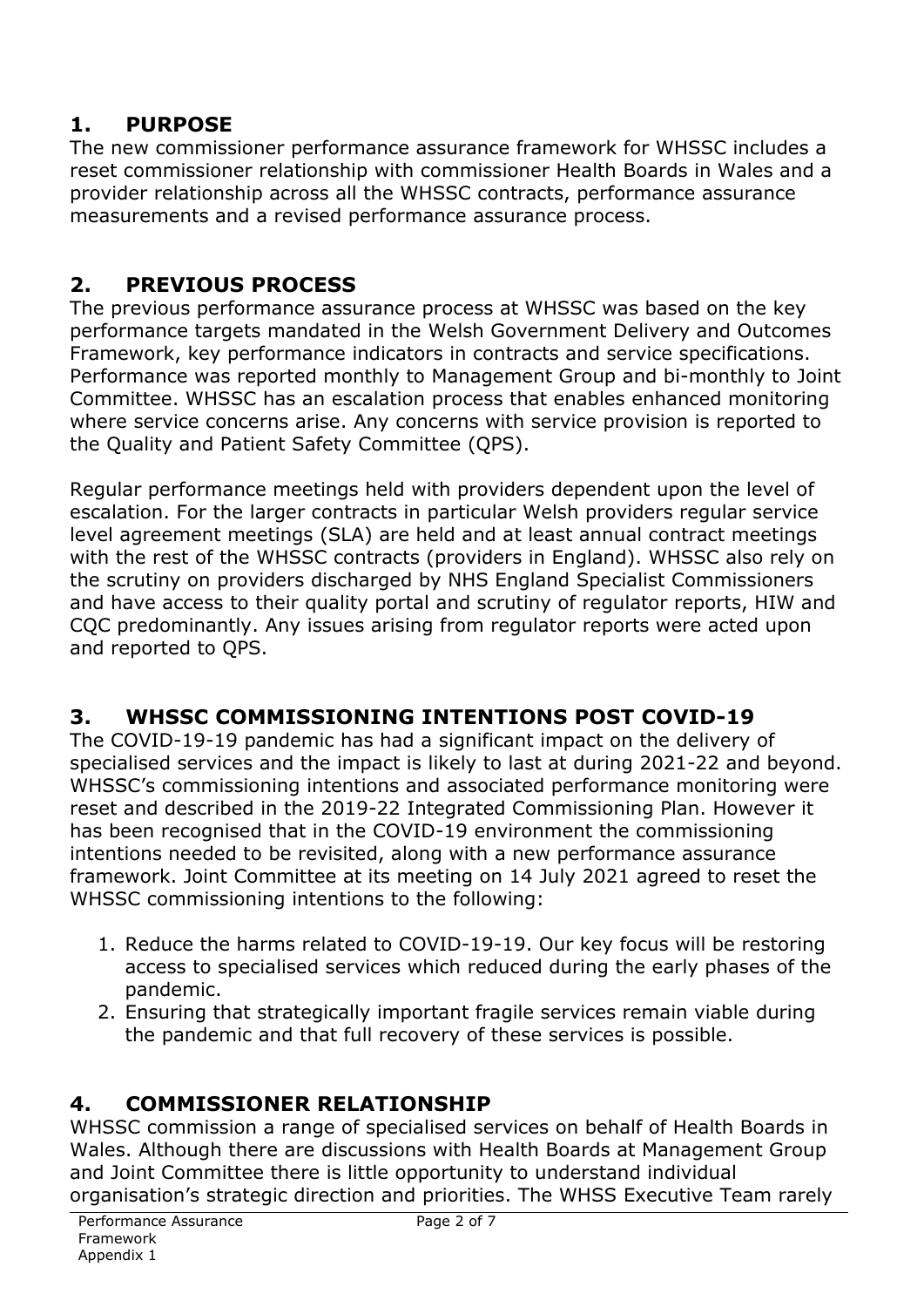meets with executive teams in Health Boards to discuss their individual Health Board strategic direction and ambition for their residents and therefore what their ambition is for specialised services.

It is therefore proposed that an annual meeting is held with each Health Board Executive Team in their commissioner function to inform the WHSSC strategy and Integrated Commissioning Plan (ICP).

# **5. PERFORMANCE ASSURANCE MEASUREMENT**

As a result of responding to the COVID-19 outbreak, provider organisations were permitted to stand down routine care and focus on delivery of services for patients with COVID-19 and essential services. This means that the regular performance reporting also changed. As services start to resume and to reflect the revised commissioning intentions a new performance assurance process needs to be developed to provide assurance on WHSSC commissioned service.

Moving forward the emphasis will need to be on a range of indicators and not simply referral to treatment times (RTT) or activity based measures. There is now an opportunity to measure what matters to patients to provide a rounded assessment of how services deliver. Appendix 1 suggests new performance measures for WHSSC commissioned services in four domains;

- Quantitative
- Process
- Outcome
- Qualitative

These domains are then applied to patients referred, patients undergoing treatment, patients waiting for treatment and patients diverted to other forms of treatment using a range of indicators to assess performance. Activity and cost based indicators still remain relevant and important but these are balanced with other indicators, including patient reported measurements, to give an assessment based on outcomes and not simply inputs. The range of indicators will remain under review and will need to align with any new outcomes frameworks that are mandated by Welsh Government.

A new risk management strategy has been developed to support the performance assurance framework.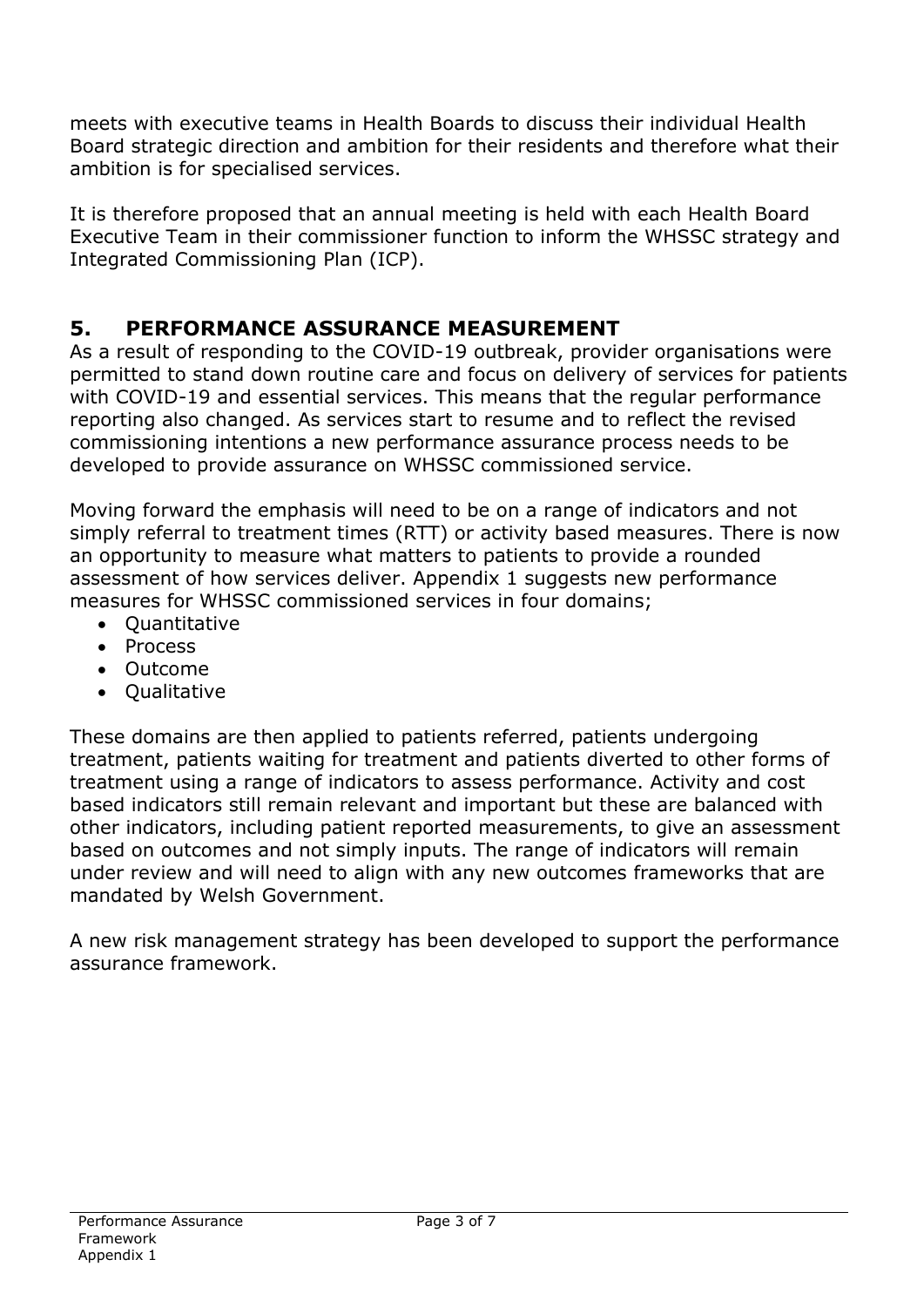# **6. PERFORMANCE ASSURANCE PROCESS**

Throughout the pandemic WHSSC has applied a light touch commissioning process, standing down all routine meetings to support the provider organisations to respond to COVID-19 and reduce burden on them. As services restart there is now an opportunity to reset and develop a performance assurance process that is clear and transparent, provides the appropriate level of assurance, measuring what matters and also supports the continued development and improvement of specialised services.

WHSSC will therefore adopt the following process:

- Reliance on the NHS England specialist commissioner frameworks and processes will still be maintained for English contracts but these will be strengthened in line with the process below which will apply to all of the WHSSC contracts.
- Regular service level agreement (SLA) meetings will be held with providers in Wales, as there is no other assurance mechanism and these contracts are usually higher value.
- Regular SLA meetings will also be held with providers where the service is of strategic importance that is they could be the sole provider of a service or the provider has a significant strategic link to Welsh provision.

At the SLA meetings there would be an expectation that data is provided in accordance with the assurance measures detailed in appendix 1 together with a discussion on financial outturns and projections across the WHSSC commissioned services, identification of any key risks, implementation of schemes approved in the ICP and a forward look for the next iteration of the ICP.

#### **6.1 Contracts with value over c£40m or where the contract is of significant strategic importance**

- Annual Exec to Exec (would expect to meet with Director of Planning, Finance and a Clinical Director as a minimum) meetings to discuss the plan for the forthcoming year and to discuss performance on the previous year. This will form part of ICP process
- Bi-monthly SLA Meetings to include lead executive as a minimum
- For services in escalation performance meetings in line with level of escalation
- Ad hoc meetings with lead planner/commissioning team and service leads to discuss performance, delivery of ICP and plans for forthcoming year

## **6.2 Contracts with value £10m to £40m**

- Bi-annual SLA Meetings to include lead executive as a minimum
- For services in escalation performance meetings in line with level of escalation
- Ad hoc meetings with lead planner/commissioning team and service leads to discuss performance, delivery of ICP and plans for forthcoming year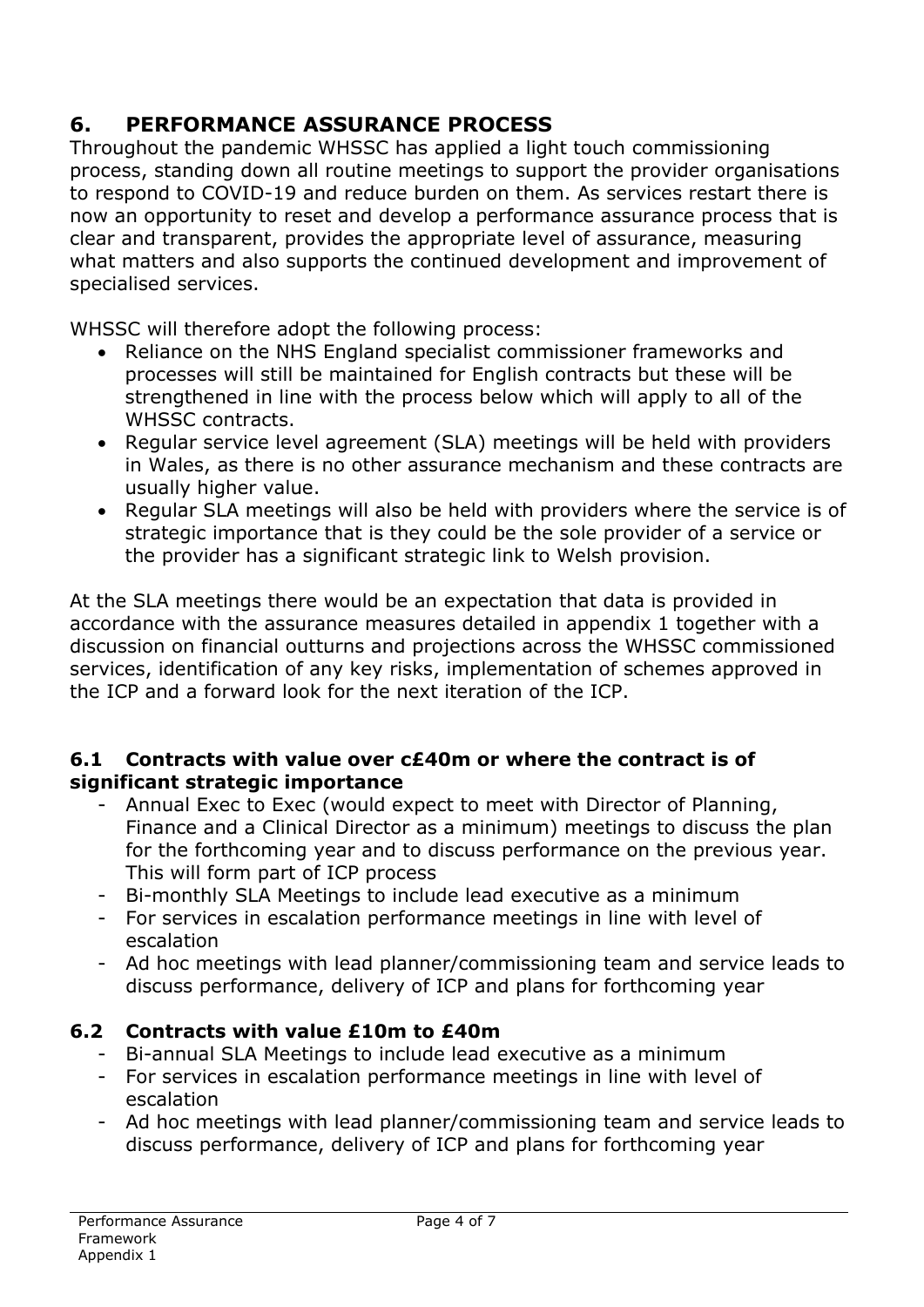### **6.3 Small Contracts <£10m**

- Annual SLA Meetings to include lead assistant director as a minimum
- For services in escalation performance meetings in line with level of escalation
- Ad hoc meetings with lead planner/commissioning team and service leads to discuss performance, delivery of ICP and plans for forthcoming year

## **6.4 Specific Deep Dives**

We will use the core structure as above but supplement with a cyclical view that could have a deeper dive into a particular specialty or geographic are area – examples included specialised cardiac; specialised paediatrics; or geographical coverage eg a Powys deep dive bringing in University Hospital Birmingham; University Hospital North Midlands and Birmingham Women and Children's Hospital.

## **7. REPORTING**

The performance assurance dashboard (refined to reflect the performance measures) will be reported as follows;

- Corporate Directors Group Board Monthly
- Management Group Monthly
- Joint Committee Bi-monthly

### **8.0 ROLES AND RESPONSIBILITIES**

Whilst it is everyone's role to manage performance, Joint Committee must drive a culture of performance by providing a clear vision together with priorities, goals and objectives.

Effective performance management requires defined roles and responsibilities and clear ownership of outcome measures. A summary of these roles and responsibilities is as follows:

#### **8.1 Managing Director**

- Overall statutory responsibility for patient safety, governance and performance management
- Accountable to Joint Committee

The Managing Director has delegated responsibility for the detailed operation of the Performance Management Framework to the Director of Planning and Performance. To discharge this responsibility, s/he will work with the Corporate Directors to ensure effective performance management arrangements are in place across WHSSC.

#### **8.2 Corporate Directors**

The Corporate Directors Group, provides a forum for Directors to discuss matters of strategic or operational significance prior to onward transmission or cascade, where appropriate, to Joint Committee or other appropriate committees. The Corporate Directors Group also decides, given evidence from locality, directorate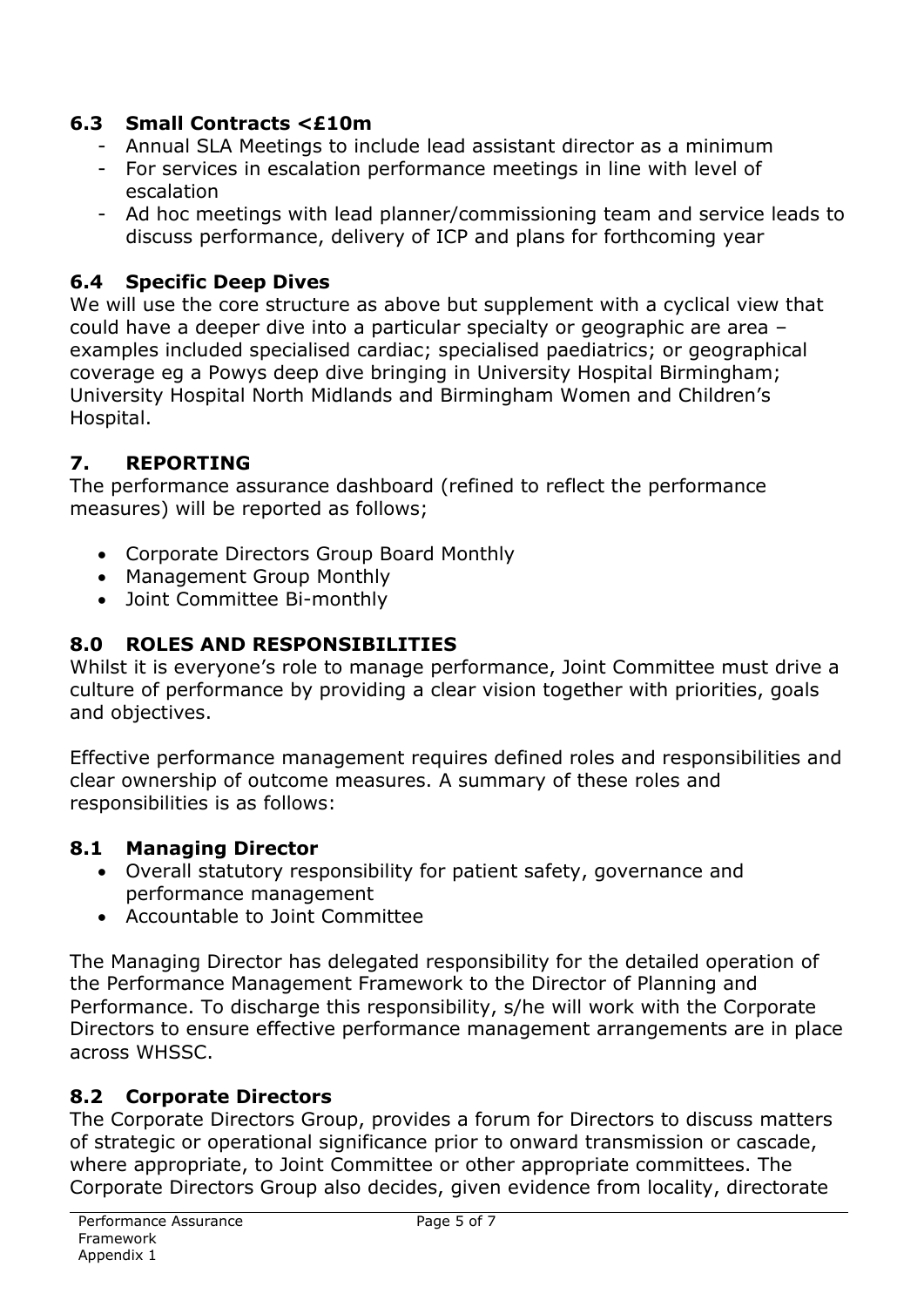or corporate team, whether any deviation from required performance is material in relation to WHSSC's escalation process.

## **8.3 Director of Planning**

Leads the development and implementation of performance management arrangements and has delegated responsibility for preparing, implementing and updating the Performance Framework:

- Ensuring that robust systems are in place for the performance management of national, local and internal targets;
- Facilitating Performance Reporting to the relevant committees as detailed above, including exception reporting for "off plan" performance;
- Ensuring that plans to address "off plan" performance are developed and implemented;
- Ensuring that governance arrangements to support performance management are in place, robust and effective; and
- Ensures that all aspects of WHSSC's responsibilities are reflected within the framework.

## **8.4 Director of Nursing and Quality**

Responsibility for ensuring the safety and quality of services commissioned by WHSSC, ensuring that these are adequately reflected in the performance management framework.

### **8.5 Medical Director**

Responsibility for driving professional accountability in delivering key performance indicators and promoting clinical leadership to support the delivery of the performance agenda.

#### **8.6 Director of Finance**

Lead responsibility for delivering the Financial Framework within which WHSSC operates, linking to Business Planning, Commissioning and Contracting functions. Leads the development of systems to deliver the Financial Plan.

#### **8.7 Commissioning Teams**

Responsible for working with Health Boards and services to understand the drivers to performance and developing and monitoring improvement plans.

#### **8.8 All Staff**

Every employee contributes towards performance improvement and management by being encouraged and supported to identify improvement opportunities and to take the required action, taking positive personal action and responsibility to improve their own practice and performance.